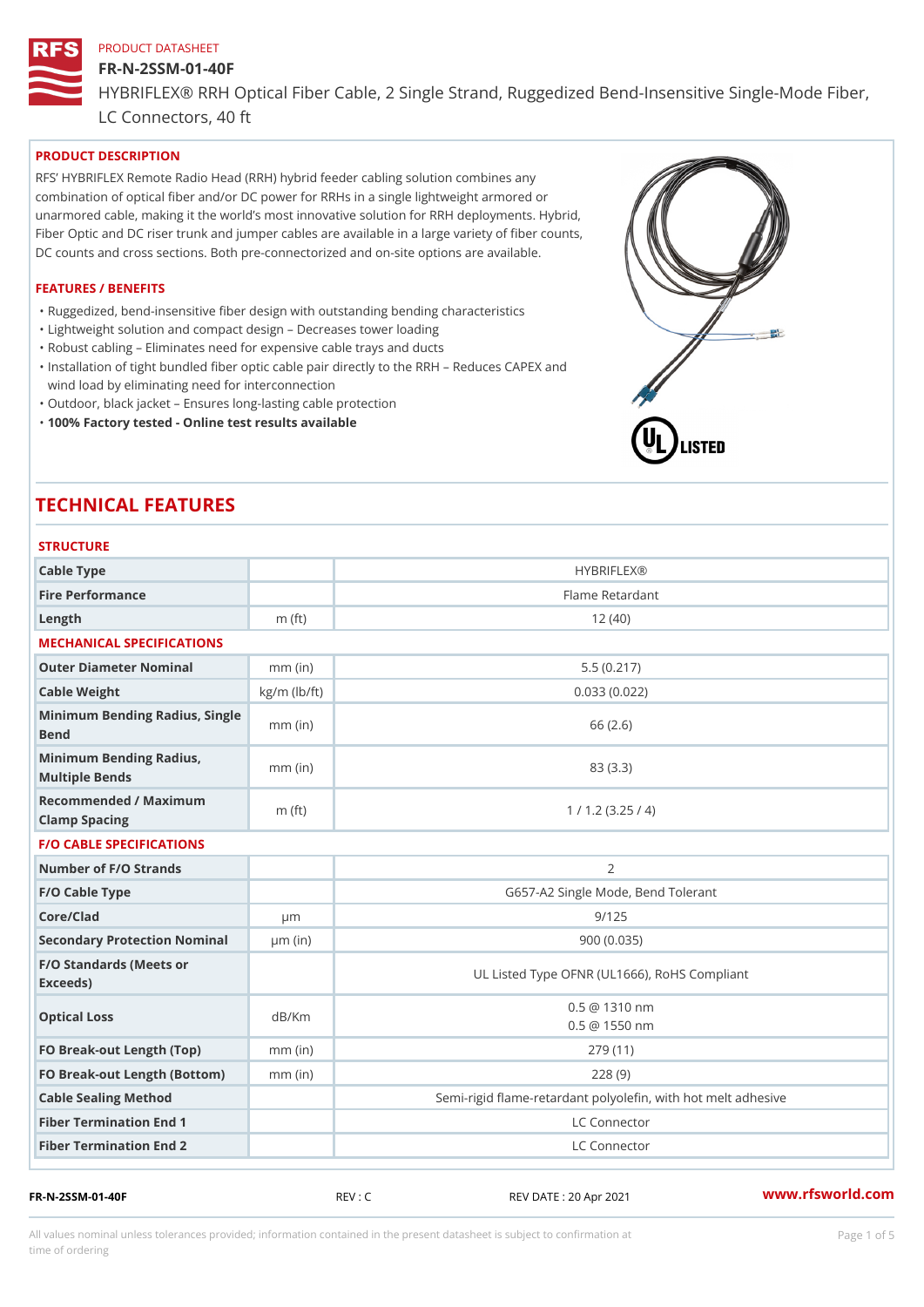### FR-N-2SSM-01-40F

HYBRIFLEX® RRH Optical Fiber Cable, 2 Single Strand, Ruggedized Be LC Connectors, 40 ft

| CABLE JACKET                                    |                             |                                             |  |  |  |  |
|-------------------------------------------------|-----------------------------|---------------------------------------------|--|--|--|--|
| UV-Protection Individual and<br>External Jacket |                             | Yes                                         |  |  |  |  |
| Jacket Material                                 |                             | Flame Retardant, Indoor/Outdoor, PVC, Black |  |  |  |  |
| TESTING AND ENVIRONMENTAL                       |                             |                                             |  |  |  |  |
| Storage Temperature                             | $^{\circ}$ C ( $^{\circ}$ F | $-40$ to $70$ ( $-40$ to $158$ )            |  |  |  |  |
| Operation Temperature                           | $^{\circ}$ C ( $^{\circ}$ F | $-40$ to 65 ( $-40$ to 149)                 |  |  |  |  |
| Installation Temperature                        | $^{\circ}$ C ( $^{\circ}$ F | $-20$ to 65 ( $-4$ to 149)                  |  |  |  |  |
| Jacket Specifications                           |                             | UL 1666                                     |  |  |  |  |

# EXTERNAL DOCUMENT LINKS

NOTES

Installation Guidelwinessad QuickShip 2.0 Program [Informa](http://www.rfsworld.com/images/hybriflex/quickship_program_2.pdf)tion: On-line Factory Te[s](https://www.rfsworld.com/pictures/userfiles/programs/AAST Latest Version.zip)teResults:

FR-N-2SSM-01-40F REV : C REV DATE : 20 Apr 2021 [www.](https://www.rfsworld.com)rfsworld.com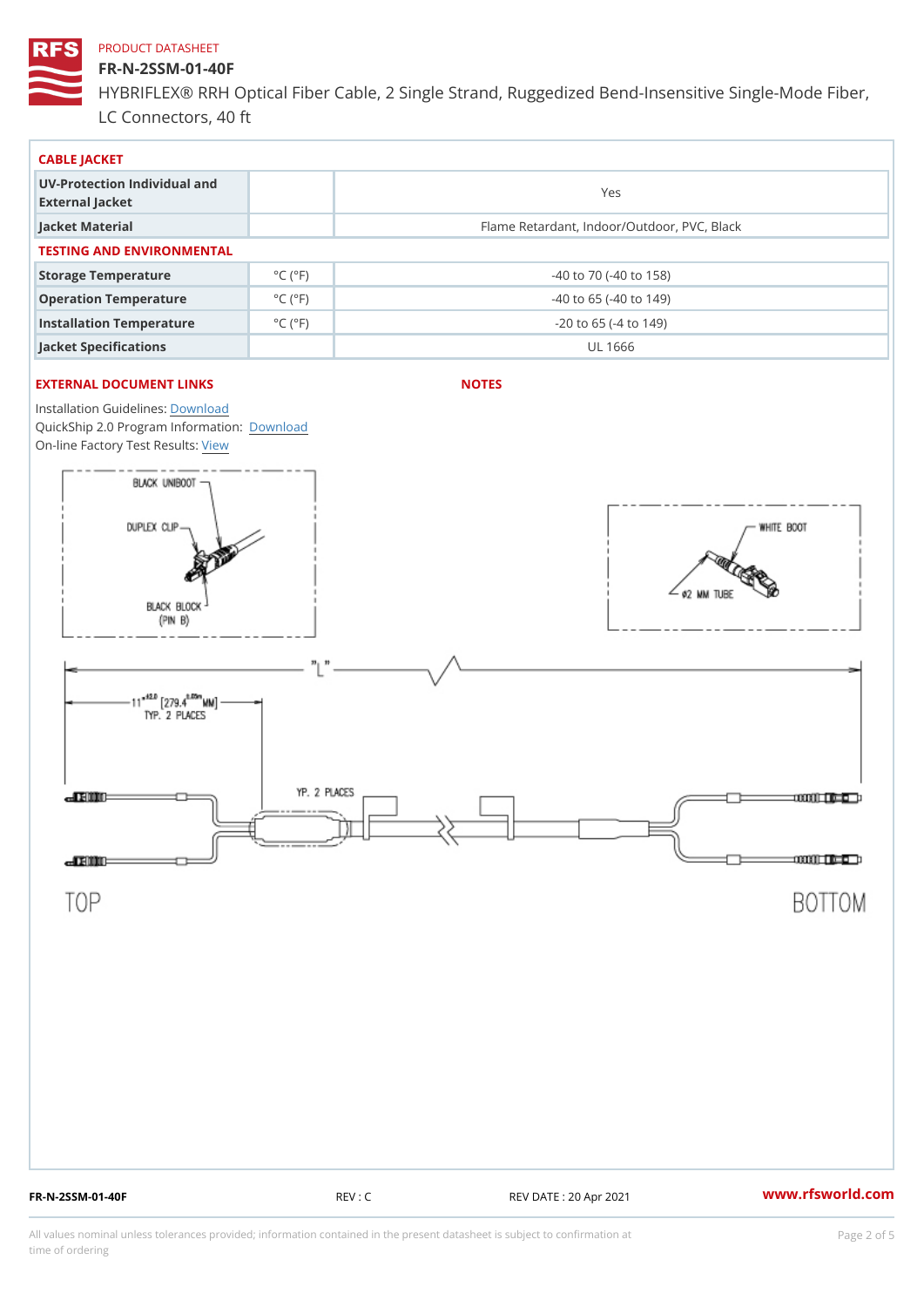#### FR-N-2SSM-01-40F

HYBRIFLEX® RRH Optical Fiber Cable, 2 Single Strand, Ruggedized Be LC Connectors, 40 ft

|            |                             |            | ADDITIONAL ASSEMBLIES - 1 PAIR SM FIBERDDITIONAL ASSEMBLIES - 2 PAIR SM FIBER |  |
|------------|-----------------------------|------------|-------------------------------------------------------------------------------|--|
| Length, ft | Model Number                | Length, ft | Model Number                                                                  |  |
|            | $FR - N - 1$ S M - 01 - 6 F |            | $FR - N - 2 SM - 01 - 10 F$                                                   |  |

| FR-N-1SM-01-6F               |
|------------------------------|
| FR-N-1SM-01-10F              |
| $FR - N - 1$ S M - 01 - 15 F |
| $FR - N - 1$ S M - 01 - 20 F |
| FR-N-1SM-01-30F              |
| FR-N-1SM-01-40F              |
| $FR - N - 1$ S M - 01 - 50 F |
| FR-N-1SM-01-60F              |
| $FR - N - 1$ S M - 01 - 70 F |
| $FR - N - 1$ S M - 01 - 80 F |
| FR-N-1SM-01-90F              |
| FR-N-1SM-01-100F             |
|                              |

| Length, ft | Model Number                |
|------------|-----------------------------|
| 10         | FR-N-2SM-01-10F             |
| 20         | FR-N-2SM-01-20F             |
| 30         | FR-N-2SM-01-30F             |
| 40         | FR-N-2SM-01-40F             |
| 50         | FR-N-2SM-01-50F             |
| 60         | FR-N-2 SM-01-60F            |
| 70         | $FR - N - 2 SM - 01 - 70 F$ |
| 80         | FR-N-2 SM-01-80F            |
| 90         | FR-N-2SM-01-90F             |
| 100        | FR-N-2SM-01-100F            |

FR-N-2SSM-01-40F REV : C REV DATE : 20 Apr 2021 [www.](https://www.rfsworld.com)rfsworld.com

All values nominal unless tolerances provided; information contained in the present datasheet is subject to Pcapgeling that i time of ordering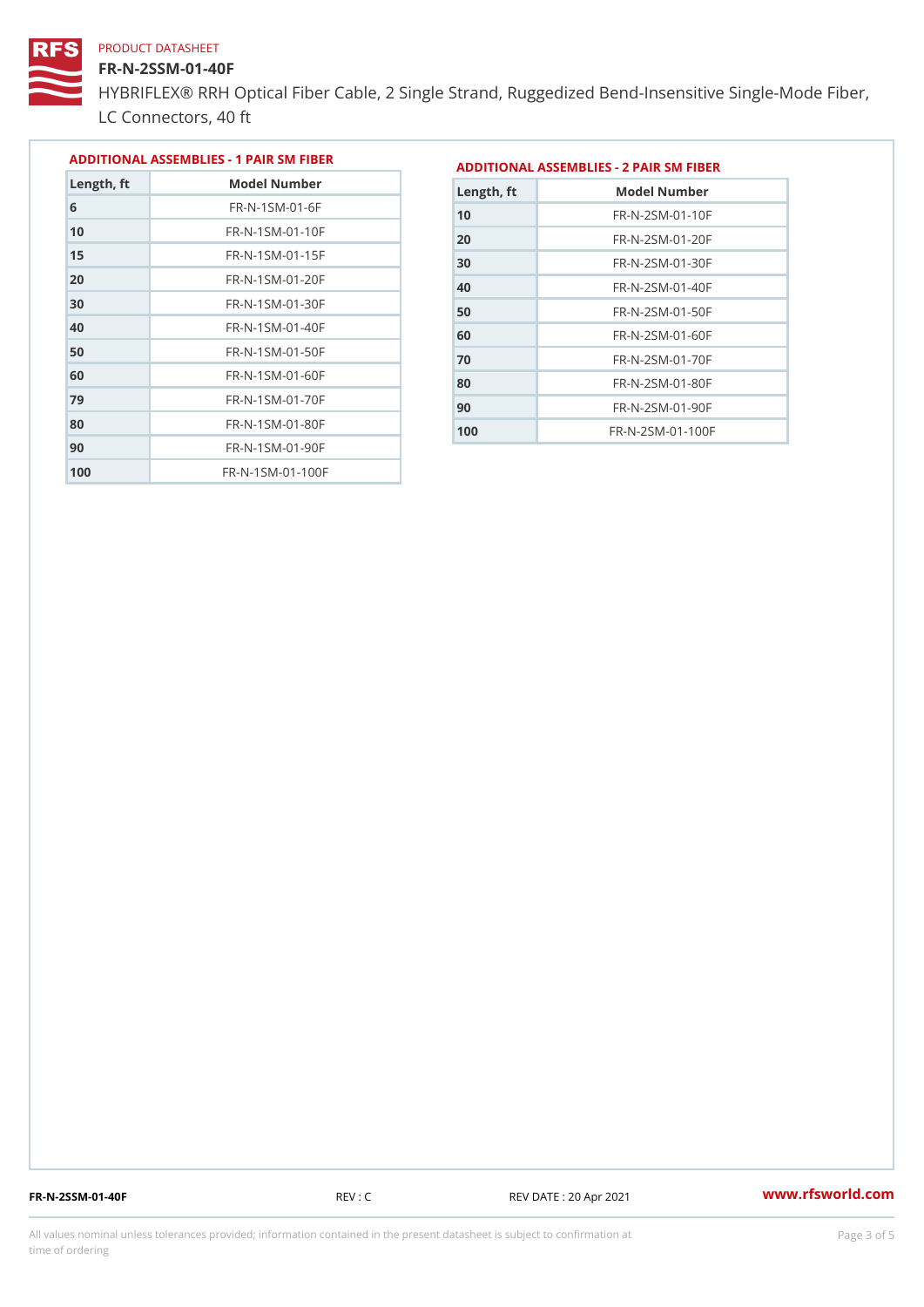# FR-N-2SSM-01-40F

HYBRIFLEX® RRH Optical Fiber Cable, 2 Single Strand, Ruggedized Be LC Connectors, 40 ft

ADDITIONAL ASSEMBLIES - 3 PAIR SM FIBERED DITIONAL ASSEMBLIES - 6 PAIR SM FIBER

| Length, ft     | Model Number                 |
|----------------|------------------------------|
| 3              | $FR - N - 3 S M - 01 - 3 F$  |
| $\overline{4}$ | $FR - N - 3 S M - 01 - 4 F$  |
| 6              | $FR - N - 3 S M - 01 - 6 F$  |
| 8              | FR-N-3SM-01-8F               |
| 10             | $FR - N - 3 S M - 01 - 10 F$ |
| 15             | $FR - N - 3 S M - 01 - 15 F$ |
| 20             | $FR - N - 3 S M - 01 - 20 F$ |
| 30             | $FR - N - 3 S M - 01 - 30 F$ |
| 50             | $FR - N - 3 S M - 01 - 50 F$ |

| Model Number<br>Length, ft   |
|------------------------------|
| $FR - N - 6 S M - 01 - 3 F$  |
| $FR - N - 6$ S M - 01 - 4 F  |
| $FR - N - 6 S M - 01 - 6 F$  |
| $FR - N - 6$ S M - 01 - 8 F  |
| $FR - N - 6 SM - 01 - 10 F$  |
| $FR - N - 6 SM - 01 - 15 F$  |
| $FR - N - 6 SM - 01 - 20 F$  |
| $FR - N - 6 SM - 01 - 30 F$  |
| $FR - N - 6 S M - 01 - 40 F$ |
|                              |

#### ADDITIONAL ASSEMBLIES - 12 PAIR SM FIBER

| Length, ft     | Model Number                 |
|----------------|------------------------------|
| 3              | $FR - N - 12SM - 01 - 3F$    |
| $\overline{4}$ | $FR - N - 12SM - 01 - 4F$    |
| 6              | $FR - N - 12$ S M - 01 - 6 F |
| 8              | $FR - N - 12$ S M - 01 - 8 F |
| 10             | FR-N-12SM-01-10F             |
| 15             | FR-N-12SM-01-15F             |
| 20             | FR-N-12SM-01-20F             |
| 30             | FR-N-12SM-01-30F             |

#### ADDITIONAL ASSEMBLIES - 1 STRAND SM FABSDRTIONAL ASSEMBLIES - 2 STRAND SM FIBER

| Length, ft | Model Number                    |
|------------|---------------------------------|
| 10         | $FR - N - 1$ S S M - 01 - 10 F  |
| 20         | $FR - N - 1$ S S M - 01 - 20 F  |
| 30         | FR-N-1SSM-01-30F                |
| 40         | FR-N-1SSM-01-40F                |
| 50         | FR-N-1SSM-01-50F                |
| 60         | FR-N-1SSM-01-60F                |
| 70         | FR-N-1SSM-01-70F                |
| 80         | FR-N-1SSM-01-80F                |
| 90         | FR-N-1SSM-01-90F                |
| 100        | $FR - N - 1$ S S M - 01 - 100 F |

| Length, ft | Model Number                   |
|------------|--------------------------------|
| 10         | FR-N-2SSM-01-10F               |
| 20         | FR-N-2SSM-01-20F               |
| 30         | $FR - N - 2 S S M - 01 - 30 F$ |
| 40         | FR-N-2SSM-01-40F               |
| 50         | $FR - N - 2 S S M - 01 - 50 F$ |
| 60         | FR-N-2SSM-01-60F               |
| 70         | FR-N-2SSM-01-70F               |
| 80         | FR-N-2SSM-01-80F               |
| 90         | FR-N-2SSM-01-90F               |
| 100        | FR-N-2SSM-01-100F              |

FR-N-2SSM-01-40F REV : C REV DATE : 20 Apr 2021 [www.](https://www.rfsworld.com)rfsworld.com

All values nominal unless tolerances provided; information contained in the present datasheet is subject to Pcapgnéig4m ssti time of ordering